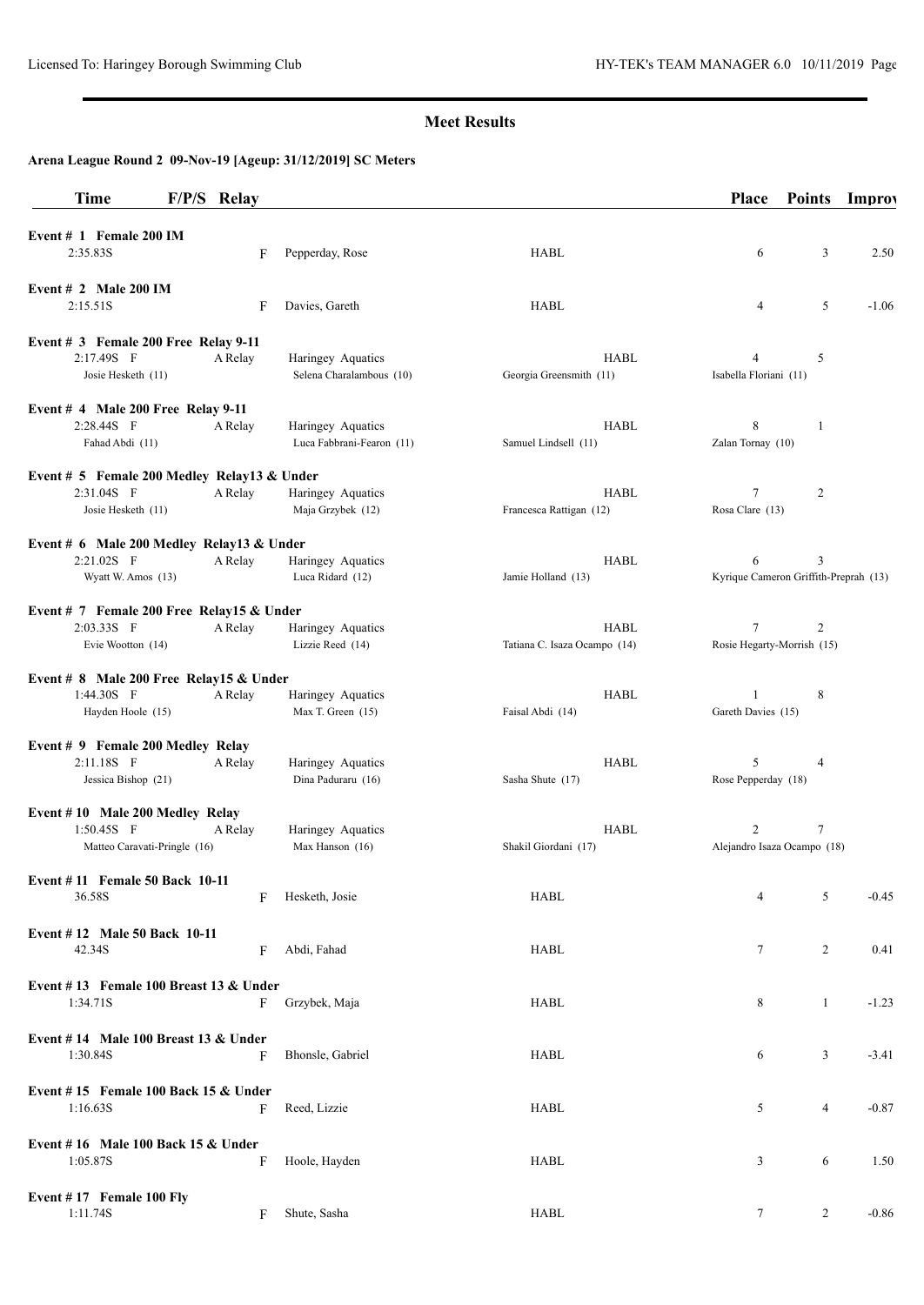## **Meet Results**

# **Arena League Round 2 09-Nov-19 [Ageup: 31/12/2019] SC Meters**

| <b>Time</b>                                          | F/P/S Relay |   |                          |             | <b>Place</b> | Points Improv  |          |
|------------------------------------------------------|-------------|---|--------------------------|-------------|--------------|----------------|----------|
| Event $# 18$ Male 100 Fly<br>58.74S                  |             | F | Giordani, Shakil         | <b>HABL</b> | 2            | 7              | 1.90     |
| Event #19 Female 50 Fly 10-11<br>43.38S              |             | F | Greensmith, Georgia      | HABL        | 8            | $\mathbf{1}$   | 0.67     |
| Event #20 Male 50 Fly 10-11<br>41.51S                |             | F | Abdi, Fahad              | <b>HABL</b> | $\tau$       | $\overline{2}$ | 1.15     |
| Event $\# 21$ Female 100 Back 13 & Under<br>1:29.16S |             | F | Clare, Rosa              | <b>HABL</b> | 7            | 2              | $-19.87$ |
| Event #22 Male 100 Back 13 & Under<br>1:19.22S       |             | F | Ridard, Luca             | HABL        | 6            | 3              | 1.22     |
| Event #23 Female 100 Fly 15 & Under<br>1:18.19S      |             | F | Isaza Ocampo, Tatiana C. | HABL        | 8            | $\mathbf{1}$   | $-3.59$  |
| Event #24 Male 100 Fly 15 & Under<br>58.86S          |             | F | Davies, Gareth           | <b>HABL</b> | 1            | 8              | $---$    |
| Event #25 Female 100 Back<br>1:07.41S                |             | F | Bishop, Jessica          | HABL        | 2            | $\tau$         | 0.45     |
| Event #26 Male 100 Back<br>57.46S                    |             | F | Giordani, Shakil         | <b>HABL</b> | 2            | $\tau$         | 0.56     |
| Event #27 Female 50 Breast 10-11<br>44.31S           |             | F | Charalambous, Selena     | <b>HABL</b> | 6            | 3              | $-0.62$  |
| Event #28 Male 50 Breast 10-11<br>46.30S             |             | F | Fabbrani-Fearon, Luca    | HABL        | 5            | $\overline{4}$ | 0.30     |
| Event #29 Female 100 Fly 13 & Under<br>1:34.82S      |             | F | Rattigan, Francesca      | <b>HABL</b> | 8            | $\mathbf{1}$   | $-0.81$  |
| Event #30 Male 100 Fly 13 & Under<br>1:26.44S        |             | F | Holland, Jamie           | HABL        | 8            | $\mathbf{1}$   | 3.41     |
| Event $\#31$ Female 100 Free 15 & Under<br>1:06.60S  |             | F | Wootton, Evie            | <b>HABL</b> | 6            | $\mathfrak{Z}$ | 0.16     |
| Event #32 Male 100 Free 15 $&$ Under<br>55.66S       |             | F | Hoole, Hayden            | <b>HABL</b> | $\mathbf{1}$ | 8              | $-0.55$  |
| Event #33 Female 100 Breast<br>1:24.98S              |             | F | Pepperday, Rose          | <b>HABL</b> | $\tau$       | 2              | 2.27     |
| Event #34 Male 100 Breast<br>1:07.29S                |             | F | Hanson, Max              | <b>HABL</b> | 2            | 7              | 0.48     |
| Event #35 Female 50 Free 10-11<br>33.12S             |             | F | Hesketh, Josie           | HABL        | 5            | $\overline{4}$ | 0.13     |
| Event #36 Male 50 Free 10-11<br>37.35S               |             | F | Tornay, Zalan            | <b>HABL</b> | 8            | $\mathbf{1}$   | $-0.28$  |